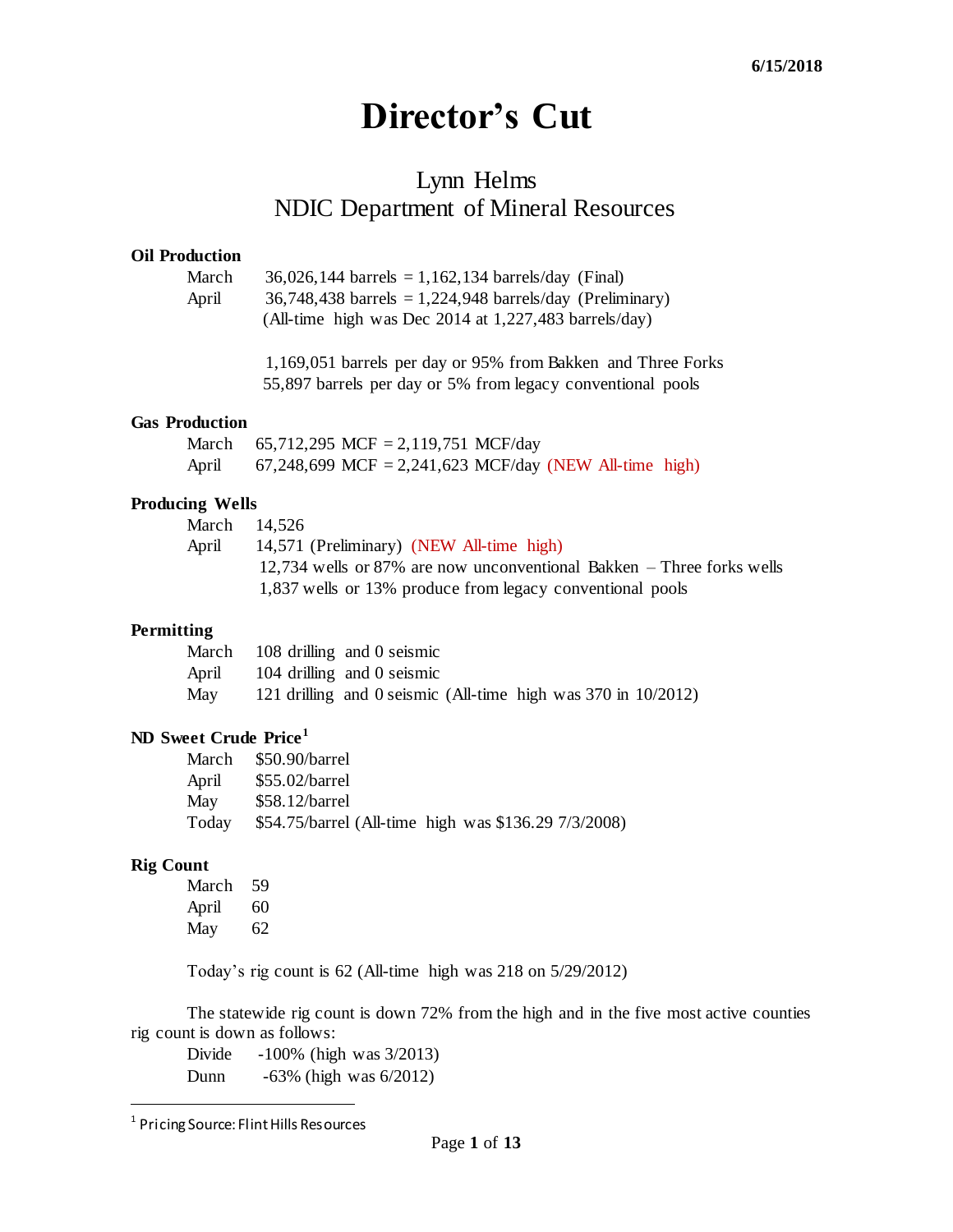McKenzie -69% (high was 1/2014) Mountrail -76% (high was 6/2011) Williams -73% (high was 10/2014)

#### **Comments:**

The drilling rig count was up one from March to April, increased two from April to May, and is currently unchanged from May to today. Operators have shifted from running the minimum number of rigs to incremental increases and decreases as WTI oil price moves between \$45 and \$60/barrel. WTI would have to drop below \$45/barrel for more than 30 days for rig count to drop. WTI has remained above \$55/barrel for more than 90 days so rig count is expected to continue increasing. Current operator plans are to add 5-10 rigs in the second and third quarters of 2018 depending on workforce and infrastructure constraints.

The number of well completions has stabilized primarily due to weather at 74(final) in February, 74 (final) in March, and 69 (preliminary) in April.

Oil price downside risk has diminished. OPEC is discussing how to manage production cuts through late 2018 as Venezuela's exports collapse and the US imposes sanctions on Iran. Crude oil futures markets appear to anticipate supply and demand remaining in balance through OPEC production cuts and US shale production growth. US crude oil inventories are now approximately equal to the long term average.

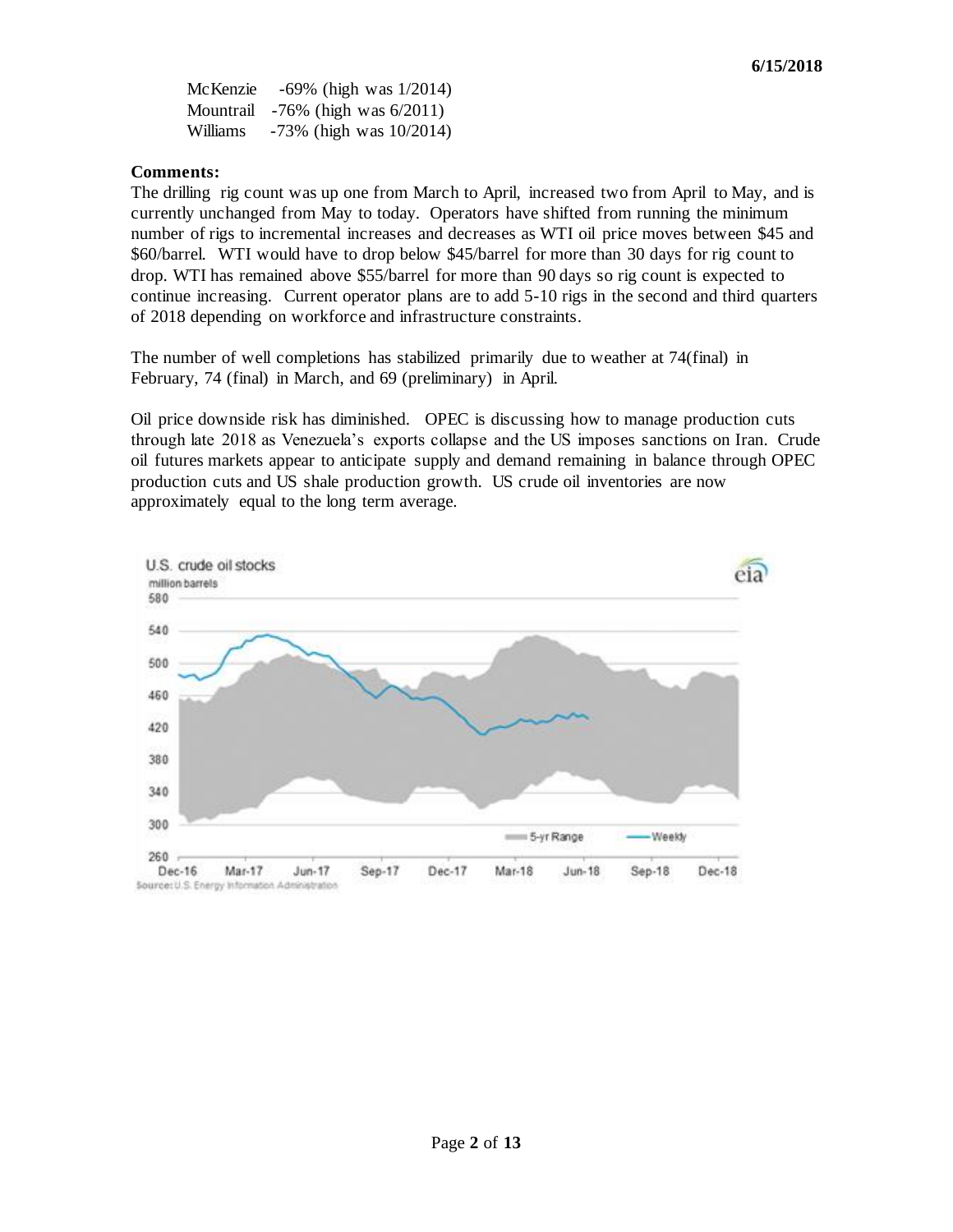#### World liquid fuels production and consumption balance



In April there were no significant precipitation events, eleven days with wind speeds in excess of 35 mph (too high for completion work), and no days with temperatures below -10F.

Over 99% of drilling now targets the Bakken and Three Forks formations.

Estimated wells waiting on completion<sup>2</sup> is 942, up 26 from the end of March to the end of April. Estimated inactive well count<sup>3</sup> is  $1,521$ , down 132 from the end of March to the end of April.

Crude oil take away capacity including rail deliveries to coastal refineries is more than adequate.

Competition with the Permian and Anadarko shale oil plays for capital and workforce continue to limit drilling rig count. Utilization rate for rigs capable of 20,000+ feet is 40-50% and for shallow well rigs (7,000 feet or less) 25-30%.

Drilling permit activity decreased slightly from March to April then increased from April to May, which is normal for this time of year. Operators continue to maintain a permit inventory that will accommodate variable price points for the next 12 months.

Rigs actively drilling on federal surface in the Dakota Prairie Grasslands is up to one.

l

<sup>&</sup>lt;sup>2</sup> The number of wells waiting on completions is an estimate on the part of the director based on idle well count and a typical five year average. Neither the State of North Dakota, nor any agency officer, or employee of the State of North Dakota warrants the accuracy or reliability of this product and shall not be held responsible for any losses caused by this product. Portions of the information may be incorrect or out of date. Any person or entity that relies on any information obtained from this product does so at his or her own risk.

<sup>3</sup> Includes all well types on IA and AB statuses.

IA= Inactive shut in  $>3$  months and  $\leq 12$  months

AB= Abandoned (Shut in >12 months)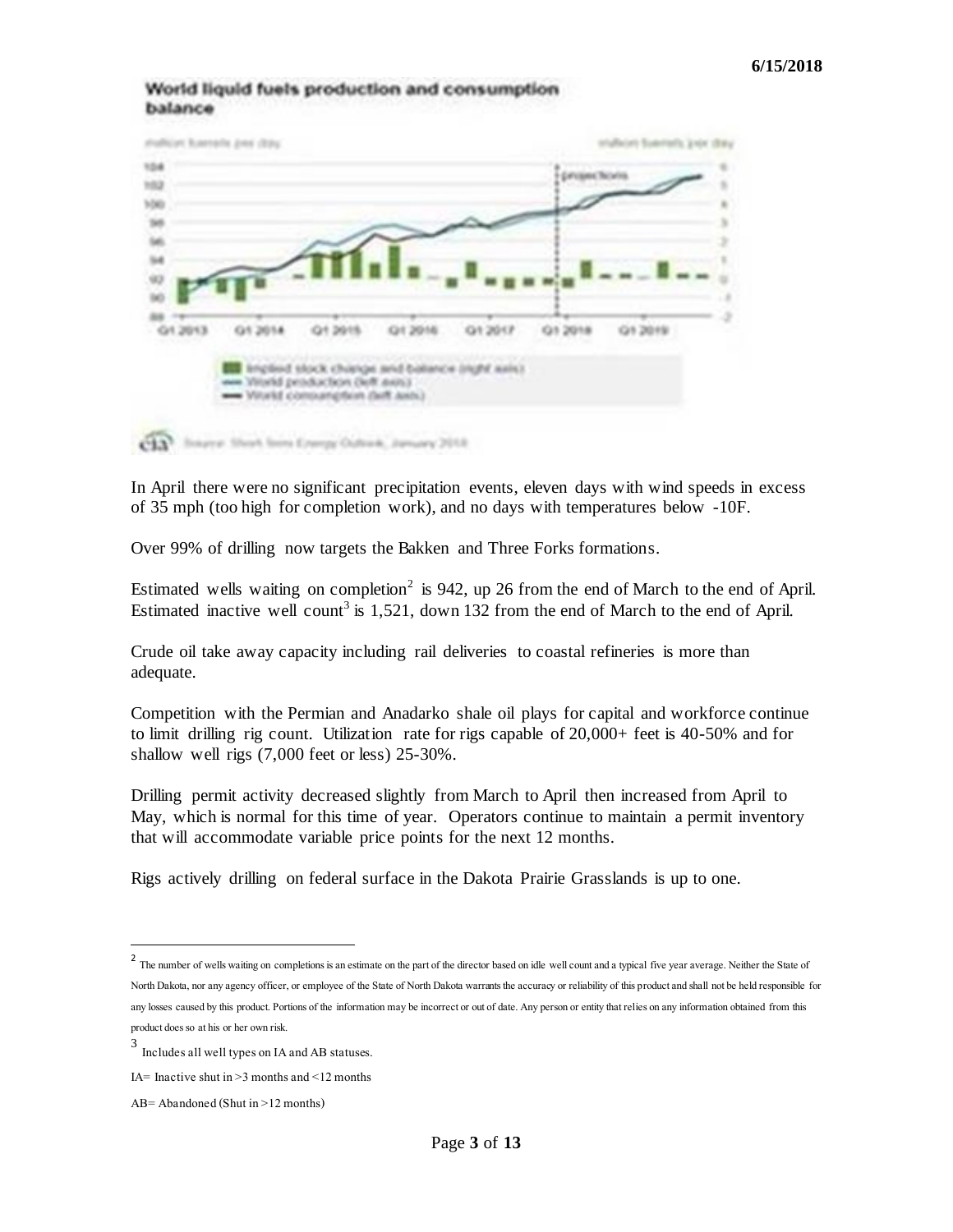Activity on the Fort Berthold Reservation is as follows:

- 12 drilling rigs (2 on fee lands and 10 on trust lands)
- $\bullet$  264,171 barrels of oil per day (181,953 from trust lands & 82,219 from fee lands)
- 1,861 active wells  $(1,323$  on trust lands & 538 on fee lands)
- 118 wells waiting on completion
- $\bullet$  454 approved drilling permits (361 on trust lands & 93 on fee lands)
- 3,719 potential future wells  $(3,123$  on trust lands  $\&$  596 on fee lands)

Seismic activity is very slow. There are 3 surveys active, 0 recording, 2 NDIC reclamation projects, 0 remediating, 1 suspended, and 2 permitted.

US natural gas storage increased to 21% below the five-year average indicating potential for price improvement in the future. North Dakota shallow gas exploration could be economic at future gas prices, but is not at the current price.

The price of natural gas delivered to Northern Border at Watford City is up \$0.26 at \$2.56/MCF. This results in a current oil to gas price ratio of 21 to 1. The state wide percentage of gas flared increased to 15.5%. The Tioga gas plant input was at 100% of capacity. The April Bakken capture percentage was 85.1% with the daily volume of gas flared from March to April up to 351 million cubic feet per day. The historical high flared percent was 36% in 09/2011.

Gas capture statistics are as follows:

- Statewide 84%
- Statewide Bakken 85%
- Non-FBIR Bakken 87%
- FBIR Bakken 78%
	- o Trust FBIR Bakken 76%
		- $\circ$  Fee FBIR 87%

The Commission has established the following gas capture goals:

- 74% October 1, 2014 through December 31, 2014
- 77% January 1, 2015 through March 31, 2016
- 80% April 1, 2016 through October 31, 2016
- 85% November 1, 2016 through October 31, 2018
- 88% November 1, 2018 through October 31, 2020
- 91% beginning November 1, 2020

**BIA** has published a new final rule to update the process for obtaining rights of way on Indian land. The rule was published 11/19/15 and became effective 12/21/15. The final rule can be found at [https://www.federalregister.gov/articles/2015/11/19/2015-28548/rights-of-way-on](https://www.federalregister.gov/articles/2015/11/19/2015-28548/rights-of-way-on-indian-land)[indian-land.](https://www.federalregister.gov/articles/2015/11/19/2015-28548/rights-of-way-on-indian-land) On 3/11/16, the Western Energy Alliance filed a complaint and motion for a temporary restraining order and/or a preliminary injunction. On 4/19/16, the US District court for the District of North Dakota issued an order denying the motion for a preliminary injunction. Secretary Zinke has expressed interest in revising right of way rules to simplify and speed up the process.

**BLM** on 6/6/18 BLM published Information Bulletin No. 2018-061 to remind BLM offices of the existing procedures for streamlining NEPA review under applicable statutes, regulations, and guidance and to encourage BLM offices to use these tools consistently and effectively.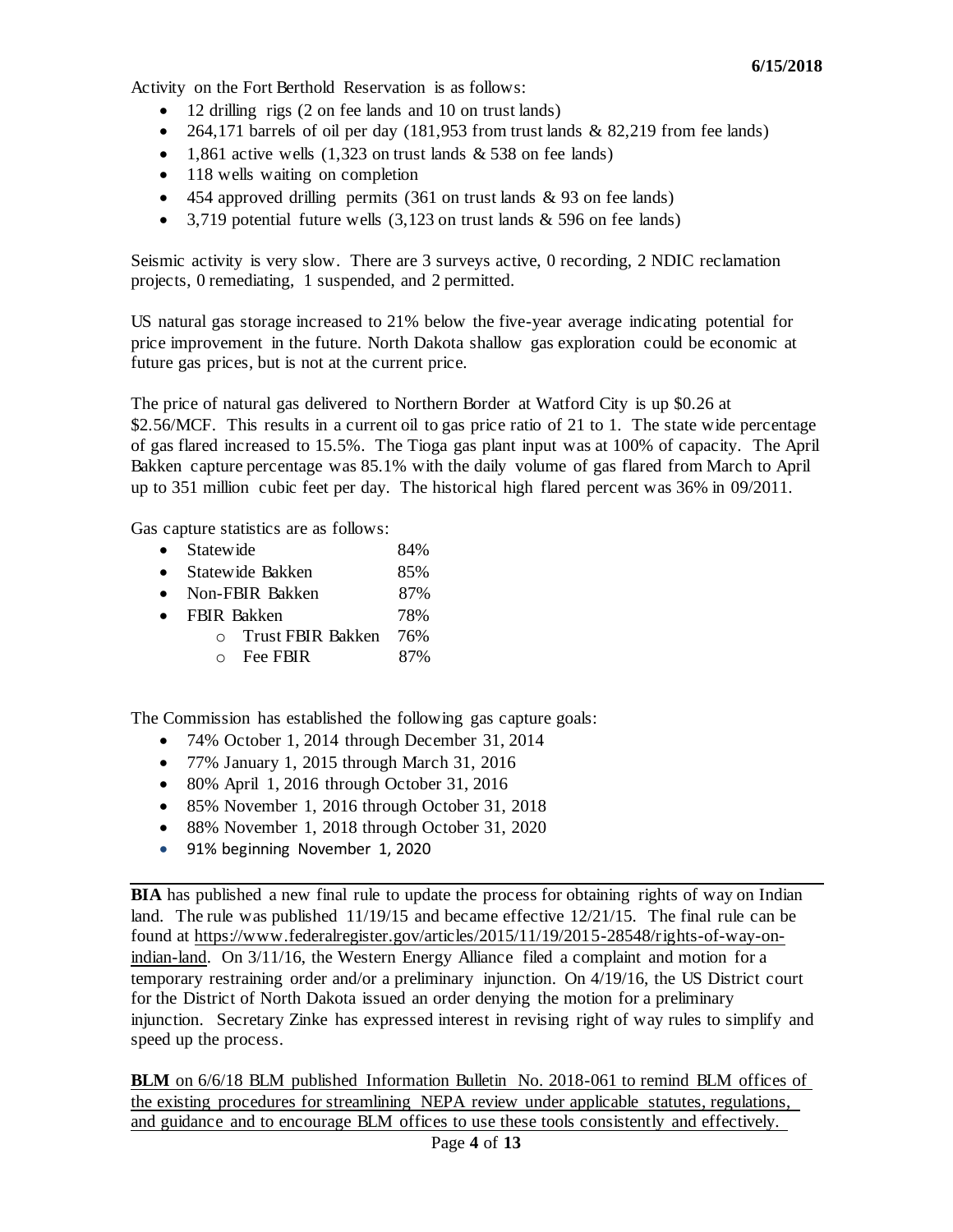These tools include: (1) Determinations of NEPA Adequacy (DNAs), (2) statutory and administrative CXs, and (3) oil and gas field-wide programmatic NEPA analyses based on reasonable foreseeable development scenarios that can be used to expedite compliance with NEPA at the APD stage. This IB is a significant step in the right direction for North Dakota oil and gas operators. North Dakota continues to support current legislation in congress and BLM rule making that will further streamline NEPA review and permitting. The IB can be viewed at [https://www.blm.gov/policy/ib-2018-061.](https://www.blm.gov/policy/ib-2018-061)

**BLM** on 6/12/18 BLM published Permanent Instruction Memorandum No. 2018-014 to establish policies and procedures for processing Federal Applications for Permit to Drill (APD) proposing to drill into and produce leased Federal minerals from well pads on entirely non-Federal locations. This IM is a significant step in the right direction for North Dakota property owners, but falls short of the recognition that production of federal minerals from a horizontal well located on state or private surface should not be treated as a major federal action. The IM can be viewed at [https://www.blm.gov/policy/pim-2018-014.](https://www.blm.gov/policy/pim-2018-014)

**BLM** published a new final rule 43 CFR Parts 3100, 3160 and 3170 to update and replace its regulations on venting and flaring of natural gas effective 1/17/16. The final rule can be viewed online at [https://www.blm.gov/programs/energy-and-minerals/oil-and-gas/operations-and](https://www.blm.gov/programs/energy-and-minerals/oil-and-gas/operations-and-production/methane-and-waste-prevention-rule)[production/methane-and-waste-prevention-rule.](https://www.blm.gov/programs/energy-and-minerals/oil-and-gas/operations-and-production/methane-and-waste-prevention-rule) North Dakota, Wyoming, Montana, Western Energy Alliance, and IPAA filed for a preliminary injunction to prevent the rule going into effect until the case is settled. A hearing in Casper, Wyoming was held 1/6/17. On 1/16/17 the court denied all of the petitioners' motions for preliminary injunctions. **On 2/3/17 the US House of Representatives voted 221-191 to approve a Congressional Review Act resolution against the rule.** On 3/28/17 President Trump issued an executive order which in part directs "The Secretary of the Interior shall review the following final rules, and any rules and guidance issued pursuant to them, for consistency with the policy set forth in section 1 of this order and, if appropriate, shall, as soon as practicable, suspend, revise, or rescind the guidance, or publish for notice and comment proposed rules suspending, revising, or rescinding those rules.". This rule is included in the list as item (iv). North Dakota plans to continue active participation in the litigation of this rule until the BLM takes final action eliminating the rule. **On 5/10/17 the Senate voted 51 to 49 against the CRA, allowing the rule to remain in effect.** On 6/27/17 U.S. D. Ct. Judge Skavdahl granted BLM's motion to extend the merits briefing schedule by 90 days, based on BLM's APA 705 stay and BLM's representations regarding its plans to reconsider the VF Rule. Opening briefs were filed 7/3/17. On 7/5/17 California and New Mexico sued BLM in the U.S. District Court for the Northern District of California, seeking a declaratory judgement that BLM's APA 705 stay was illegal and vacating the stay. The relief they request would vacate the stay of the January 2018 compliance et al deadlines, bringing them all back into force. BLM officials encouraged North Dakota to intervene. On 7/12/17 a group of NGOs including the Fort Berthold Protectors of Water and Earth Rights filed a separate suit against the BLM in federal court in the U.S. District Court for the Northern District of California, seeking a declaratory judgement that BLM's APA 705 stay was illegal and vacating the stay. California and New Mexico, along with various environmental groups, have challenged BLM's stay in the Northern District of California, and filed a motion for summary judgment on 7/26/17. On 8/24/17 North Dakota filed a response supporting BLM's motion, a motion to intervene, and a motion to change venue to Wyoming in an attempt to prevent all of the litigation regarding the timing of the Flaring Rule, including the future rulemakings further extending compliance deadlines that BLM has stated that it intends to publish, could end up in front of the magistrate judge in the Northern District of California instead of Judge Skavdahl in Wyoming. On 10/04/17 the federal magistrate judge in the Northern District of California granted the summary judgement motion by California, New Mexico, and several NGOs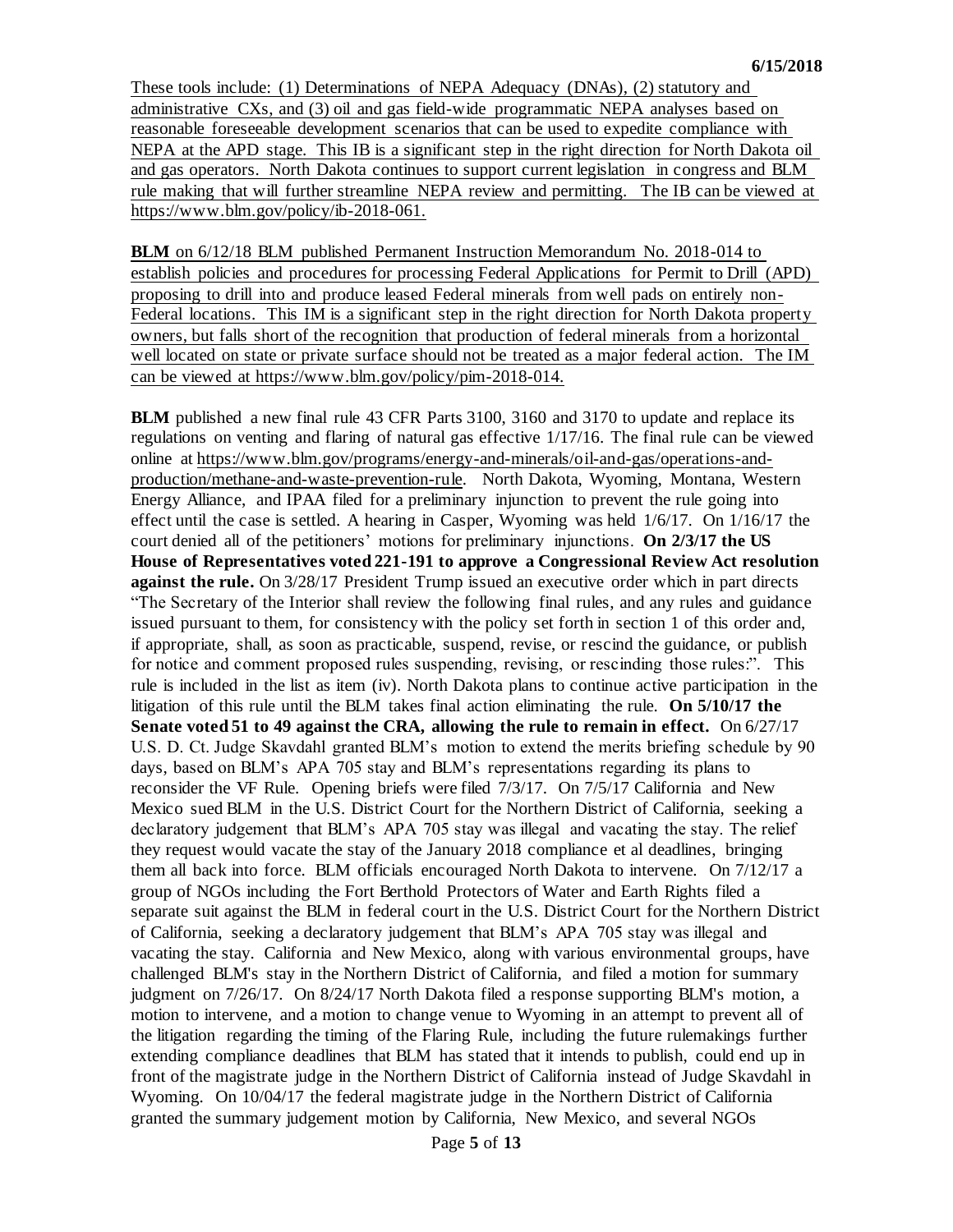throwing out BLM's administrative and temporary postponement of several of the future rules compliance dates/obligations. On 10/05/17 the BLM issued a Federal Register Notice for a proposed rule that if finalized will delay certain requirements of the BLM Rule until January 17, 2019. North Dakota submitted comments to (1) support BLM's decision to delay certain compliance requirements and (2) continue to make the record that BLM exceeded its authority to promulgate the rule in the first place with particular emphasis on the specific/unique North Dakota considerations at issue. NDIC comments are available at  $\frac{http://www.nd.gov/ndic/ic-}{http://www.nd.gov/ndic/ic-}$ [press/dmr-blm-comments17-11.pdf.](http://www.nd.gov/ndic/ic-press/dmr-blm-comments17-11.pdf) BLM, the states of CA & NM, and the NGOs supporting the current final rule were granted an extension to file response briefs to December  $11<sup>th</sup>$  in the WY court. Oral arguments are scheduled on December 18<sup>th</sup>. Judge Skavdahl has indicated he wishes to decide the merits of this case before the major compliance requirements of the current final rule take effect in January of 2018. On 11/29/17 North Dakota filed a response to industry petitioner's motion for a preliminary injunction supporting a preliminary or permanent injunction. On  $12/4/17$  USDOJ petitioned the 9<sup>th</sup> US Judicial Circuit Court in San Francisco to review and overturn the Northern District of California court's November decision ordering the US Bureau of Land Management to make oil and gas producers comply with the methane emissions requirements while the rules are being reviewed. Briefs in favor of the industry preliminary injunction motion are due on 12/18/17 and briefs responding to BLM's motion to stay the litigation are due on 1/5/18. On 12/7/17 BLM published a rule in the Federal Register delaying the methane regulation until January 2019, saying the previous rule is overly burdensome to industry. Officials said the delay will allow the federal Bureau of Land Management time to review the earlier rule while avoiding tens of millions of dollars in compliance costs to industry that may turn out to be unnecessary. On 12/19/17 BLM was sued by California, New Mexico, and a large group of NGOs in the Northern District of California federal court over the 12/7/17 rule extending certain compliance dates in BLM's 2016 Rule. The complaint requests that BLM's extension rule be set aside and the provisions it relates to reinstated. On 12/26/17 BLM filed a motion seeking to stay the litigation in the U.S. District Court case in WY and to vacate the January 5 briefing deadline, a motion in which the industry trade associations and Montana and Wyoming joined. North Dakota and Texas filed a short response on 12/27/17 asking the Court to deny the motion or allow until 1/12/18 to fully respond to BLM's holiday week motion. On 12/29/17 the Wyoming district court granted BLM's motion to stay the 2016 Rule challenge litigation. On 2/22/18 BLM published a new rule proposal to revise the 2016 final Waste Prevention Rule (also known as the venting and flaring rule). The proposed rule would eliminate duplicative regulatory requirements and reestablish long-standing requirements that the 2016 final rule sought to replace. While the proposed rule is open for public comment generally, the Federal Register notice specifically requests comment on ways that the BLM can reduce the waste of gas by incentivizing the capture, reinjection, or beneficial use of the gas. Public comments on this proposed rule were due to the BLM on or before 4/23/18. NDIC comments can be viewed at [http://www.nd.gov/ndic/ic-press/blm%20comments%20180417.pdf.](http://www.nd.gov/ndic/ic-press/blm%20comments%20180417.pdf) On 2/22/18 Judge Orrick in the Northern District of California entered a preliminary injunction against the BLM's "Suspension Rule" which suspended for one year certain compliance deadlines in BLM's Venting and Fairing Rule. Judge Orrick also denied North Dakota's motion to transfer the case to the District of Wyoming where Judge Skavdahl had stayed the original rule on the grounds that parties were protected by the Suspension Rule. The immediate effect of this decision was to reinstate the BLM Venting and Fairing Rule in full, along with compliance deadlines that became effective January 17, 2018, and remove the protections relied upon by Judge Skavdahl the District of Wyoming case. On 3/7/18 U.S. District Court Judge Skavdahl granted the North Dakota/Texas Motion to lift the stay in the challenge to the BLM's Venting & Flaring Rule. The California Court explicitly adopted North Dakota's central position in intervention - stating that "I express no judgment whatsoever in this opinion on the merits of the [V&F] Rule," showing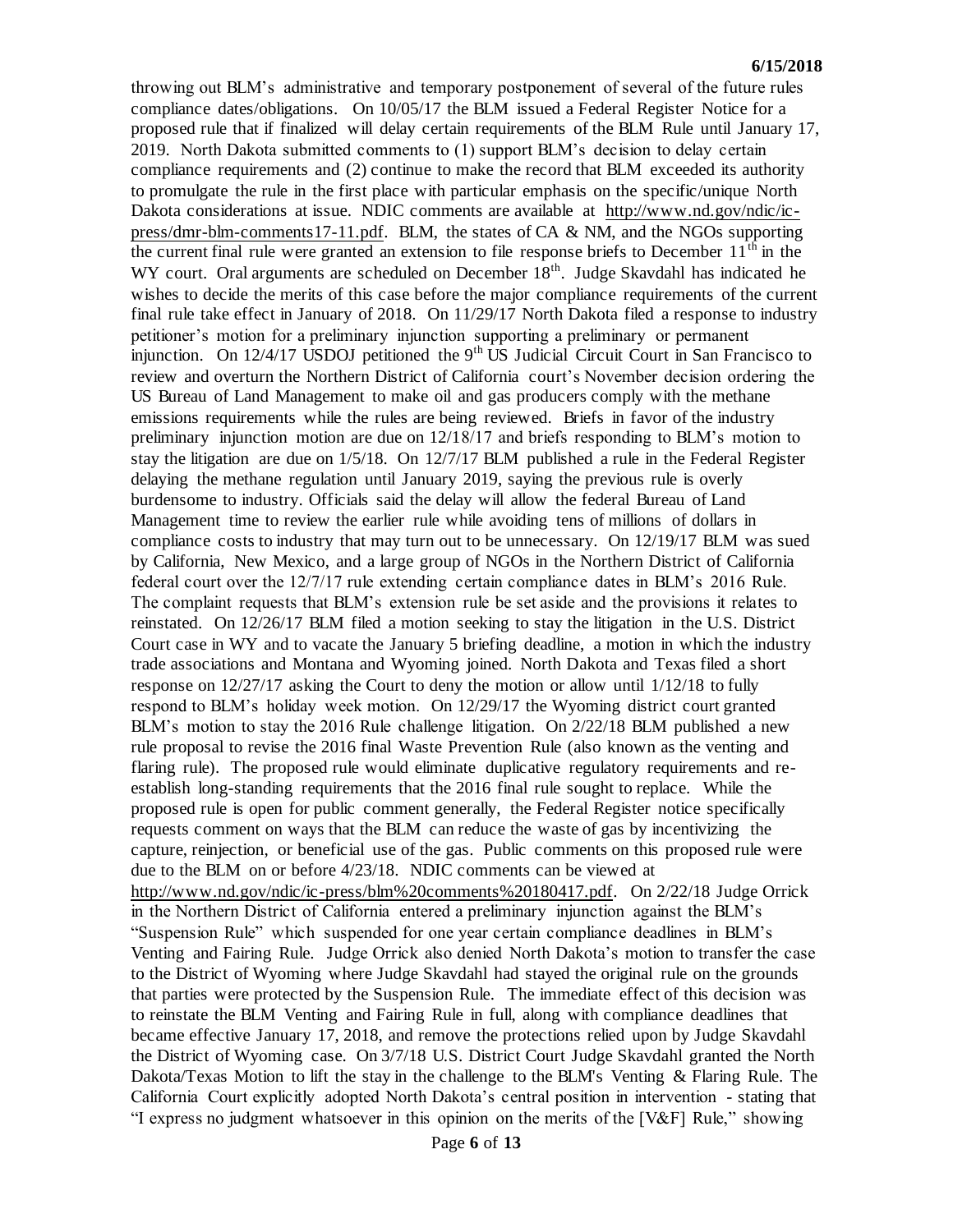great deference to Judge Skavdahl and the existing case in his Court and rejecting the California, NM, and NGOs request to uphold the V&F Rule. Judge Skavdahl's Lift Stay Order gives BLM until March 14 to file its response to North Dakota/Texas, as well as to the motions filed by Wyoming/Montana and Industry, with reply briefs due March 21. Wyoming/Montana are seeking a partial stay of the VF Rule under Section 705, and Industry is seeking a partial Preliminary Injunction of the Rule. On 4/4/18 U.S. District Judge Skavdahl issued an order granting Wyoming's request for a partial stay of the Rule under Section 705 of the APA. The Court's limited Stay Order provides immediate relief to industry, but the balance of the Rule, including BLM's unlawful exercise of authority over State and private mineral interests through an over-inclusive application of communitization remains. The Court denied the North Dakota/Texas motion to move forward to complete briefing on the merits, and also denied industry's motion for a preliminary injunction. The Court expressed frustration with " the administrative dysfunction" reflected by this case as it ping-pongs between the District Courts of Wyoming and the N.D. of CA and BLM's various attempts to delay, rescind or replace the Rule, concluding that "going forward on the merits at this point remains a waste of judicial resources and disregards prudential ripeness concerns." On 4/5/18 15 NGOs filed a Notice of Appeal with the 10th Circuit. California & New Mexico followed suit on 4/5/18 and have now also filed an appeal with the 10th Circuit.

**BLM** revised final regulations for hydraulic fracturing on federal and Indian lands were published in the CFR on 3/26/15 and they were scheduled to go into effect 6/24/15. North Dakota, Colorado, Utah, Wyoming, Western Energy Alliance, and IPAA filed for a preliminary injunction to prevent the rules going into effect until the case is settled. Following a lengthy hearing in Casper, Wyoming on 6/23/15, the court issued a stay on the rules. On 9/30/15 the court granted a preliminary injunction, preventing the rules from being enforced until litigation on the rule is final. The  $10<sup>th</sup>$  Circuit Court of Appeals issued an order  $3/10/16$  denying the industry alternative motion for a stay. On 6/21/16 the court found the rule to be unlawful and ordered it set aside. The plaintiffs filed a motion with the US Court of Appeals for the Tenth Circuit to dismiss the appeal of the preliminary injunction. The Department of Justice on behalf of the BLM and the intervening environmental groups filed an appeal of the decision on the rule and oppose the motion to dismiss the appeal of the preliminary injunction. The North Dakota Response Brief to the US Court of Appeals for the Tenth Circuit was filed 9/15/16. NDIC comments on the rule can be found at [http://www.nd.gov/ndic/ic-press/BLM-comments-](http://www.nd.gov/ndic/ic-press/BLM-comments-120625.pdf)[120625.pdf.](http://www.nd.gov/ndic/ic-press/BLM-comments-120625.pdf) On 3/28/17 President Trump issued an executive order which in part directs "The Secretary of the Interior shall review the following final rules, and any rules and guidance issued pursuant to them, for consistency with the policy set forth in section 1 of this order and, if appropriate, shall, as soon as practicable, suspend, revise, or rescind the guidance, or publish for notice and comment proposed rules suspending, revising, or rescinding those rules". This rule is included in the list as item (i). On 5/4/2017 BLM filed a request asking the court to hold the appeal in abeyance as it will "soon" initiate a rulemaking process to revise or rescind the 2015 Rule, that it had the authority to issue the Rule, but conceding that the Rule does not reflect BLM's current priorities or policies, as reflected in certain recent Presidential Executive Orders. After the BLM submitted its filings the 10th Circuit Court Appeals immediately directed the petitioners (including North Dakota) and the intervenors to file briefs by 6/5/17 to respond to BLM's position. Two amicus groups that submitted merits briefs (the law school professors and former DOI officials) filed supplemental amicus briefs on the questions posed by the Court following the change of Administrations. The Court's Supplemental Order authorized the filing of these additional amicus briefs. Both briefs seek to capitalize on the BLM's continued insistence that it had the authority to issue the Rule (but concede that the 2015 HF Rule does not reflect BLM's current priorities or policies as reflected in certain recent Presidential Executive Orders). The two amicus groups solicit the Court to rule on the merits of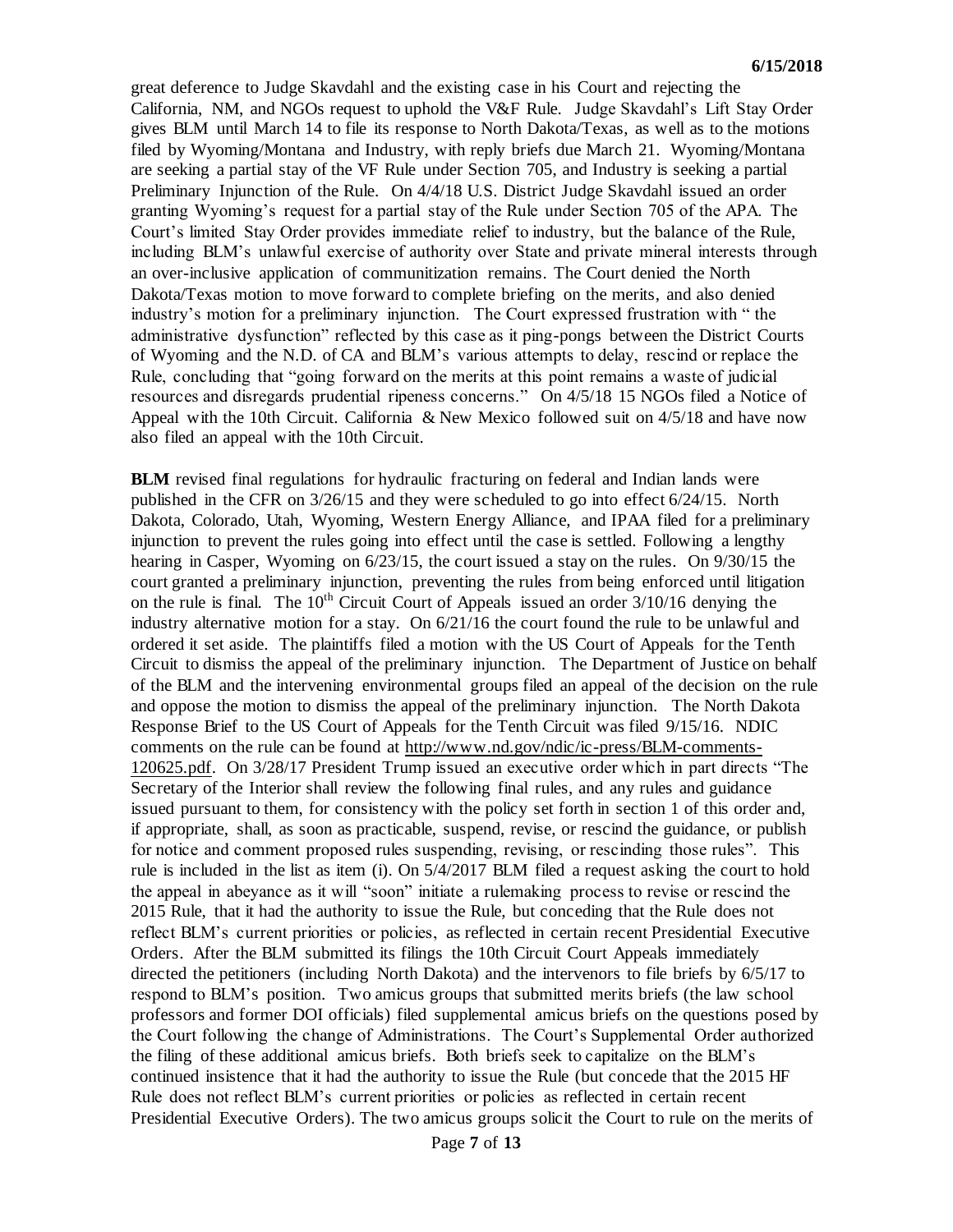the BLM and NGO appeals and to overturn the District Court decision, actually asking the Court to issue an advisory opinion on the BLM's authority. In addition to addressing the NGO arguments, North Dakota will respond to these two briefs in the context that all three parties are asking the Court to do what it is prohibited from doing by Article III of the U.S. Constitution. North Dakota filed a response brief 6/20/17 in support of the BLM action to put the rule in abeyance and take final action vacating the rule. Oral arguments before the  $10<sup>th</sup>$ Circuit took place  $7/27/17$ . A recording of the oral arguments is now available on the home page of the court's website [http://www.ca10.uscourts.gov.](https://urldefense.proofpoint.com/v2/url?u=http-3A__www.ca10.uscourts.gov&d=DwMGaQ&c=2s2mvbfY0UoSKkl6_Ol9wg&r=-wqsZnBxny594KY8HeElow&m=Ul_VtJUX6iW5pvHjCcBxUWtskC0F4Dhry3sPtcEHvCw&s=laRHiLDv5w8otcQWQjpn82WMieoB2AZ-Q4M1LFQPL5s&e=) NDIC filed comments supporting BLM's rescission of the rule that can be found at [http://www.nd.gov/ndic/ic-press/dmr-blm](http://www.nd.gov/ndic/ic-press/dmr-blm-comment17-9.pdf)[comment17-9.pdf.](http://www.nd.gov/ndic/ic-press/dmr-blm-comment17-9.pdf) On 09/21/17 the 10th Circuit issued a split (2-1) decision to dismiss the appeals as prudentially unripe, vacate the district court's judgment invalidating the rule, and remand with instructions to dismiss the underlying action without prejudice. Appellees State of North Dakota, State of Colorado, State of Utah, and State of Wyoming's filed a Petition for Panel Rehearing And/Or Request for En Banc Determination on 11/03/17. On 11/06/17 the court ordered the appellants to file a response to the Petition on or before 11/20/2017. The En Banc rehearing request was denied. The  $10<sup>th</sup>$  circuit court has not yet issued its mandate ending the current round of litigation in the Wyoming District court. The Ute tribe filed a motion on 1/12/18 asking the court to dismiss the appeals as moot based on the publication of the rescission rule and leave the WY court decision to vacate the rule in place. The court ordered the DOJ and BLM to file a response by 1/22/18. On 12/29/17 BLM published a final rule rescinding the 2015 Hydraulic Fracturing rules with 2 exceptions 1) the rule does not restore language requiring pre-approval of non-routine hydraulic fracturing operations and 2) the rule does not rescind changes to 43 CFR 3160 due to other rules published between 3/26/15 and 12/29/17 (electronic filing and venting & flaring rules). On 2/7/18 North Dakota filed a reply in support of its motion to dismiss the original rule appeal as moot pursuant to Federal Rule of Appellate Procedure 27(a)(4), and request that the Court should not issue the mandate, nor vacate the District Court's judgment based on two new and important developments: (1) on December 29, 2017, the Bureau of Land Management (BLM) promulgated a final rule rescinding the Hydraulic Fracturing Rule ("HF Rule"), and (2) on January 24, 2018, the Citizen Group Intervenors challenged the repeal of the HF Rule ("HF Repeal Rule") in the U.S. District Court for the Northern District of California.

**BLM** has published the North Dakota Greater Sage-Grouse Proposed Resource Management Plan Amendment and Final EIS. NDIC is evaluating whether the state needs to intervene in the lawsuit filed by Western Energy Alliance challenging the final plan. Information on the plan and EIS can be found at the following web addresses: [https://www.blm.gov/epl-front](https://www.blm.gov/epl-front-office/eplanning/planAndProjectSite.do?methodName=dispatchToPatternPage¤tPageId=48797)[office/eplanning/planAndProjectSite.do?methodName=dispatchToPatternPage&currentPageId=](https://www.blm.gov/epl-front-office/eplanning/planAndProjectSite.do?methodName=dispatchToPatternPage¤tPageId=48797) [48797.](https://www.blm.gov/epl-front-office/eplanning/planAndProjectSite.do?methodName=dispatchToPatternPage¤tPageId=48797) On 6/7/17 Secretary Zinke issued Secretarial Order 3353 to establish an internal review team that, among other things, evaluated both federal sage-grouse plans and state plans and programs to ensure they are complementary and explored possible plan modifications with local economic growth and job creation in mind. On 8/10/17 Secretary of the Interior Ryan Zinke received a report from the Department of the Interior Sage-Grouse Review Team (DOI Team) regarding possible plan and policy modifications to complement state efforts to improve Greater Sage-Grouse conservation and economic development on public lands. The report is the final product required by Secretarial Order 3353 "Greater Sage-Grouse Conservation and Cooperation with Western States". The report, the cover letter from the Bureau of Land Management to the Secretary, and the memo from Secretary Zinke to Deputy Secretary David Bernhardt are available at

[https://www.doi.gov/sites/doi.gov/files/uploads/so3353\\_memo\\_coverletter\\_report\\_080717.pdf.](https://www.doi.gov/sites/doi.gov/files/uploads/so3353_memo_coverletter_report_080717.pdf) NDIC is evaluating whether the state needs to comment or intervene in the lawsuit filed by Western Energy Alliance challenging the final plan. The U.S. District Court for the District of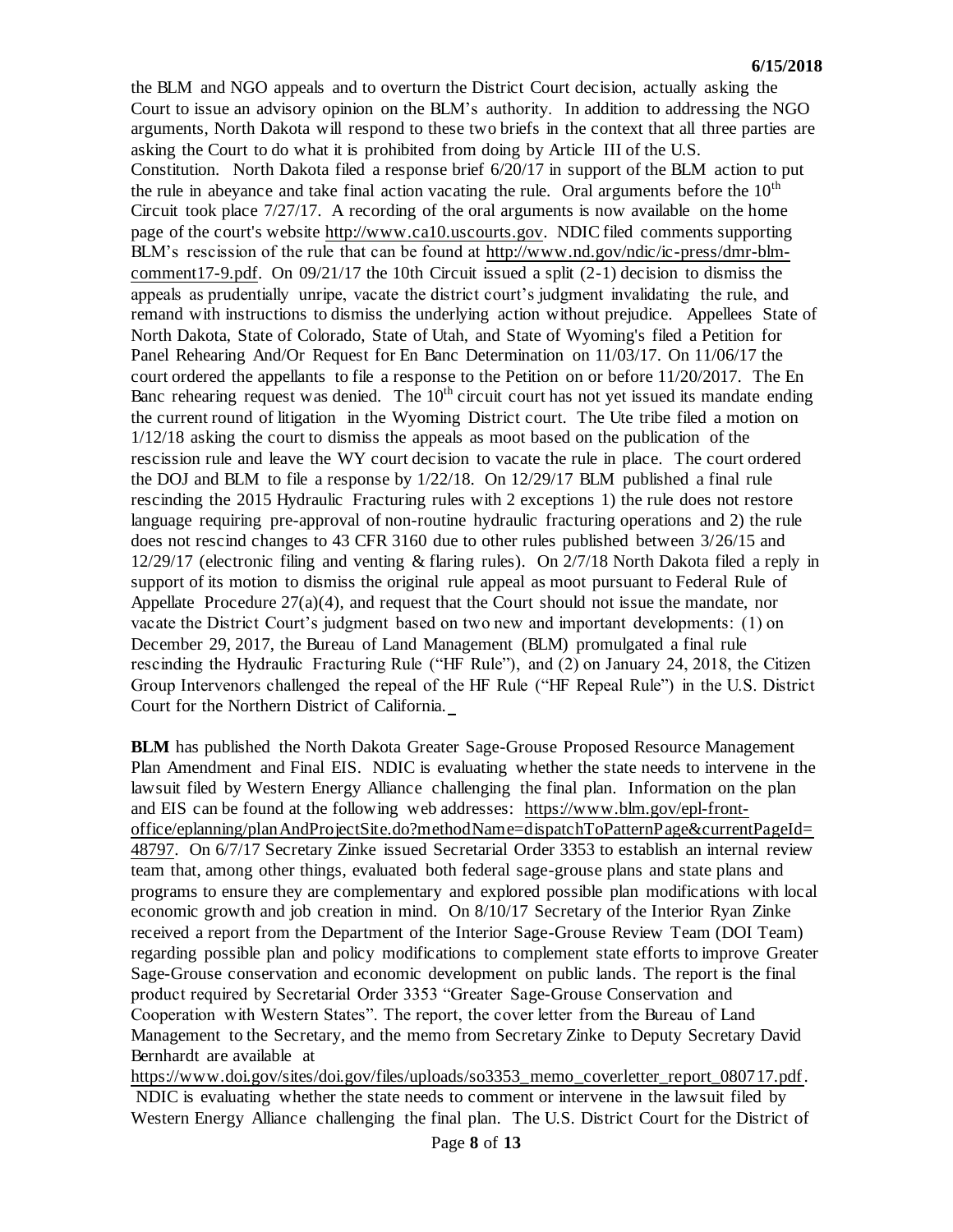Nevada ruled in March 2017 that the BLM failed to adequately evaluate the designation of Sagebrush Focal Areas in its 2015 greater sage-grouse plan amendment for Nevada. In order to comply with the court's order and to address issues raised by various interested parties, and to consider recommendations in the November 4, 2017 report prepared by the Department of the Interior's Greater Sage-Grouse Review Team in Response to Secretary's Order 3353 (SO 3353), the BLM intends to consider amending these plans. The BLM published a notice that initiates the public scoping process for RMP amendment(s) with associated NEPA document(s). The notice can be found at [https://www.federalregister.gov/documents/2017/10/11/2017-](https://www.federalregister.gov/documents/2017/10/11/2017-21958/notice-of-intent-to-amend-land-use-plans-regarding-greater-sage-grouse-conservation-and-prepare) [21958/notice-of-intent-to-amend-land-use-plans-regarding-greater-sage-grouse-conservation](https://www.federalregister.gov/documents/2017/10/11/2017-21958/notice-of-intent-to-amend-land-use-plans-regarding-greater-sage-grouse-conservation-and-prepare)[and-prepare.](https://www.federalregister.gov/documents/2017/10/11/2017-21958/notice-of-intent-to-amend-land-use-plans-regarding-greater-sage-grouse-conservation-and-prepare) Comment period closed on December 27, 2017. The date(s) and location(s) of any scoping meetings will be announced at least 15 days in advance through local news media, newspapers and the BLM Web site at: [http://bit.ly/GRSGplanning.](http://bit.ly/​GRSGplanning) In order to be included in the analysis, all comments must be received prior to the close of the 45-day scoping period or 15 days after the last public meeting, whichever is later. BLM will provide additional opportunities for public participation as appropriate. The NDIC comments, submitted on 12/1/17, can be found at [http://www.nd.gov/ndic/ic-press/dmr-comment-Sage.pdf.](http://www.nd.gov/ndic/ic-press/dmr-comment-Sage.pdf)

**BLM** On 8/9/17 the DOI Interior board of Land Appeals stayed drilling on the Slawson Torpedo wells. The MHA Nation appealed the BLM decision to grant drilling permits because the well pad is located 600 feet from Lake Sakakawea although a 2012 tribal law requires the wells be 2,640 feet from the lake. The spacing unit for the wells contains private, federal, and state minerals while the surface location is on private land within the boundaries of the Fort Berthold Reservation. On 8/15/17 U.S. District Court Judge Daniel Hovland granted Slawson's request to continue drilling and on 8/29/17 extended the order allowing drilling to continue until another hearing on the matter is held.

**EPA** On 8/26/15 a coalition of environmental organizations filed a 60 day legal notice with the U.S. Environmental Protection Agency demanding more regulation of drilling and fracking waste. The groups are the Environmental Integrity Project, Natural Resources Defense Council, Earthworks, Responsible Drilling Alliance, San Juan Citizens Alliance, West Virginia Surface Owners Rights Organization, and the Center for Health, Environment and Justice. On 5/4/16 the same environmental groups filed suit against the EPA in the federal district court for the District of Columbia. The Plaintiffs Allege that EPA "has failed to meet its nondiscretionary duty" under the federal Resource Conservation and Recovery Act (RCRA ) to review and revise the RCRA Subtitle D solid waste regulations for O&G wastes every three years and that EPA last completed such a review in 1988 and that EPA has failed to review or revise the guidelines for state solid waste plans since 1981. Plaintiffs want to force EPA to do two things:

1. Issue more stringent regulations for managing and disposing of O&G wastes, including on issues such as open-air pits and impoundments used for storing O&G wastewater, underground injection wells, and the transportation of O&G wastes by truck or pipeline.

2. Make the state solid waste plan guidelines more stringent and comprehensive. The document filed in the suit can be found at [http://environmentalintegrity.org/wp](http://environmentalintegrity.org/wp-content/uploads/2016-05-04-RCRA-OG-Wastes-Deadline-Suit-Complaint-FILED.pdf)[content/uploads/2016-05-04-RCRA-OG-Wastes-Deadline-Suit-Complaint-FILED.pdf](http://environmentalintegrity.org/wp-content/uploads/2016-05-04-RCRA-OG-Wastes-Deadline-Suit-Complaint-FILED.pdf) On 6/30/16 North Dakota filed motions to intervene in order to prevent a sue and settle situation that would adversely impact state regulatory jurisdiction and to dismiss the case. Motions to Intervene were also filed by the Texas Railroad Commission, American Petroleum Institute, Independent Petroleum Association of America, and the association of Texas oil and gas producer/royalty owners (TIPRO). The plaintiffs and EPA each filed motions to oppose the motions to intervene. North Dakota filed a reply in support of its motion on 9/23/16. Late Friday afternoon 11/18/16 the U.S. District Court in Washington DC denied North Dakota and the two industry association's Motions to Intervene. The Court accepted the NGOs' statements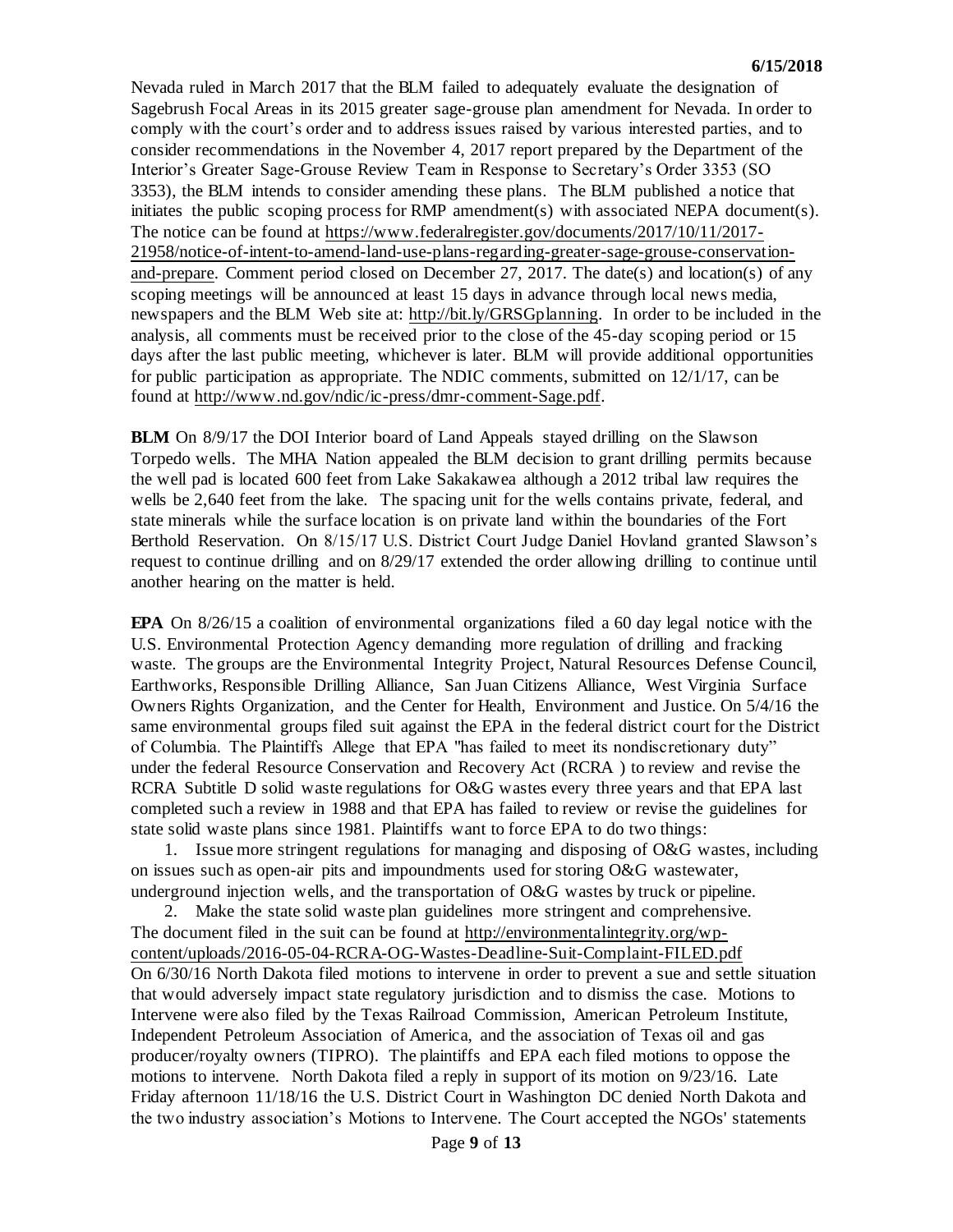in their briefs that all they asked for in their Complaint was a deadline for EPA to conduct a rulemaking, and concluded that none of the intervenors had demonstrated a sufficient "injury" to support standing in that context. On 12/23/16, EPA and the NGOs submitted a proposed consent decree to the Court that would settle the RCRA Subtitle D litigation. Unlike under the Clean Air Act, there is no statutory RCRA requirement that the proposed decree be published in the Federal Register or put out for public comment. NDIC has significant concerns about the proposed decree and submitted a letter to the court expressing those concerns. Since the court denied ND's motion to intervene, ND is not a party. The consent decree was approved Dec. 28 by U.S. District Judge John D. Bates. The EPA has agreed to review the regulations and by November 2019 either propose new rules or determine that new rules aren't necessary. This is a sue and settle deal. On  $1/13/17$  North Dakota filed an appeal of the decision(s), consent decree, and federal reimbursement of plaintiffs legal costs. As part of the appeal process, on 03/24/17 North Dakota filed a statement of issues and the other administrative filings: (1) Whether the District Court erred in denying North Dakota's motion to intervene in order to represent its sovereign interests in a case in which the Plaintiffs-Appellees seek to compel the U.S. Environmental Protection Agency ("U.S. EPA") to review and revise solid waste management regulations under Subtitle D of the Resource Conservation and Recovery Act. (2) Whether the District Court erred in concluding that North Dakota did not have Article III standing in this case. (3) Whether the District Court erred in concluding that North Dakota should be held to a different, and more stringent, standard for Article III standing than the Plaintiffs-Appellees. (4) Whether the District Court erred in entering a Consent Decree that violates Subtitle D of RCRA because it omits statutory non-discretionary duties with which U.S. EPA must comply, and would impose new non-discretionary duties on U.S. EPA that are not contained in the statute. North Dakota filed its opening appeal brief in the UNITED STATES COURT OF APPEALS FOR THE DISTRICT OF COLUMBIA CIRCUIT on 5/23/17. The EPA and the NGOs filed briefs 6/21/17 and North Dakota filed a reply brief 7/5/17. Oral arguments on the denial of North Dakota's motion to intervene were conducted on 11/07/17. On 11/28/17 the D.C. Circuit denied North Dakota's appeal in the RCRA Subtitle D case. The Court did not engage the state's arguments and decided the case based on precedent from previous industry cases in which they denied intervention in "sue and settle" cases.

**EPA** On 6/3/16 the final rule proposing a suite of changes to Clean Air Act permitting requirements for new and modified emissions sources in the oil and natural gas industry was published in the Federal Register. On 6/29/16 the NDIC decided to file a Petition for Review with the US Appeals Court for the District of Columbia to defend the state's sovereign jurisdiction over oil and gas regulation. Thirteen other states have joined this effort. North Dakota declined the standard offer to explore settlement through the court's mediation program. The proposed actions and NDIC comments are as follows:

- Proposed New Source Performance Standards Docket ID number EPA-HQ-OAR-2010-0505. NDIC comments can be found at [http://www.nd.gov/ndic/ic-press/EPA-](http://www.nd.gov/ndic/ic-press/EPA-HQ-OAR-2010-0505.pdf)[HQ-OAR-2010-0505.pdf](http://www.nd.gov/ndic/ic-press/EPA-HQ-OAR-2010-0505.pdf)
- Draft Control Techniques Guidelines Docket ID number: EPA-HQ-OAR-2015- 0216. NDIC comments can be found at [http://www.nd.gov/ndic/ic-press/EPA-HQ-](http://www.nd.gov/ndic/ic-press/EPA-HQ-OAR-2015-0216.pdf)[OAR-2015-0216.pdf](http://www.nd.gov/ndic/ic-press/EPA-HQ-OAR-2015-0216.pdf)
- Proposed Source Determination Rule Docket ID number: EPA-HQ-OAR-2013-0685. NDIC comments can be found at [http://www.nd.gov/ndic/ic-press/EPA-HQ-](http://www.nd.gov/ndic/ic-press/EPA-HQ-OAR-2013-0685.pdf)[OAR-2013-0685.pdf](http://www.nd.gov/ndic/ic-press/EPA-HQ-OAR-2013-0685.pdf)
- Proposed Federal Implementation Plan for Implementing Minor New Source Review Permitting in Indian Country – Docket ID number: EPA-HQ-OAR-2014-0606. NDIC comments can be found at [http://www.nd.gov/ndic/ic-press/EPA-HQ-OAR-2014-](http://www.nd.gov/ndic/ic-press/EPA-HQ-OAR-2014-0606.pdf) [0606.pdf.](http://www.nd.gov/ndic/ic-press/EPA-HQ-OAR-2014-0606.pdf)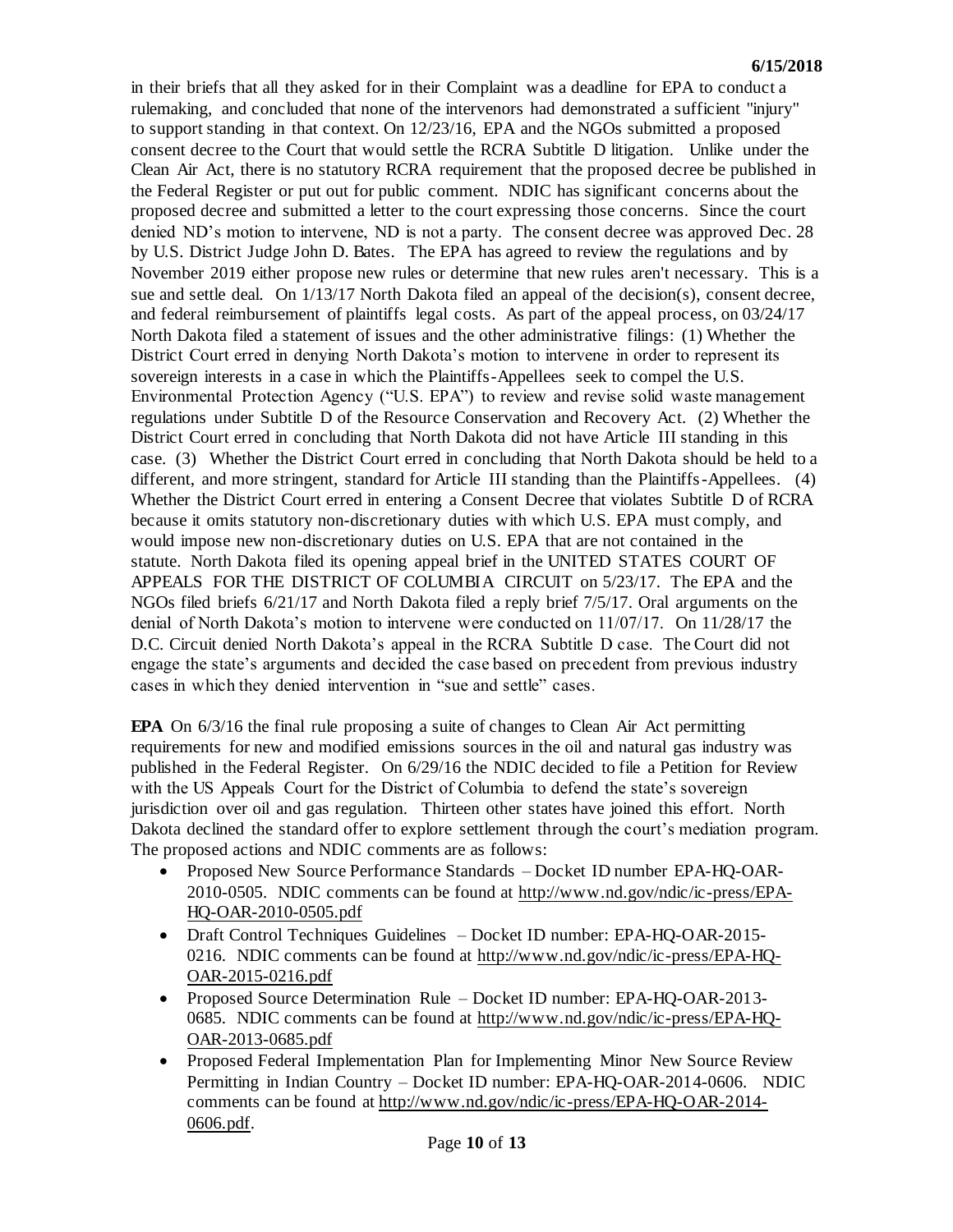North Dakota et al. and EPA have filed motions to govern further proceedings and briefing schedules. On 3/28/17 President Trump issued an executive order which in part directs "The Administrator shall review the final rule entitled "Oil and Natural Gas Sector: Emission Standards for New, Reconstructed, and Modified Sources," 81 Fed. Reg. 35824 (November 3, 2016), and any rules and guidance issued pursuant to it, for consistency with the policy set forth in section 1 of this order and, if appropriate, shall, as soon as practicable, suspend, revise, or rescind the guidance, or publish for notice and comment proposed rules suspending, revising, or rescinding those rules." On 4/7/17 EPA filed a motion to hold the cases in abeyance. On 6/8/17 the NGO environmental groups challenged EPA's November 5th decision to issue a 90 day stay of the Rule's upcoming implementation dates. The NGOs argue that EPA's justifications for its stay (onerous implementation costs and excessive state administrative burdens) of the Rule were already raised and rejected by EPA during EPA's original rulemaking and that the requirements of a "judicial stay" are not met. The NGO's action is a new case, filed in the D.C. Circuit. They have also filed an emergency motion asking the Court to immediately vacate EPA's decision. On November 3 the DC Circuit court issued a 2:1 decision granting the NGO petition and vacating EPA's 90 day stay of the rule. North Dakota filed an amicus brief in support of the EPA stay. On 7/13/17 the same DC Circuit court granted an EPA motion to recall the mandate and granting 14 days for then EPA to seek reconsideration or review by the full court. API and WVA along with other states filed petitions for rehearing en banc, but on  $8/10/17$  the entire DC Circuit issued an order denying the API and WVa et al States petitions. EPA now proposes a 2-year stay of certain provision in the oil and gas NSPS. North Dakota filed comments on 8/9/17 in support of the proposed 2-year stay. On 11/8/17 EPA published a Federal Register notice request for supplemental comments relating to the current Administration's efforts to change course on the oil and gas sector methane regulations put in place by the Obama Administration. North Dakota did not submit additional comment to EPA because the North Dakota comments submitted on 8/9/17 correctly advocate that EPA's rationale for the two year stay also justifies outright repeal of the original Rule, so it justifies a two year stay.

**EPA** published an advanced notice of proposed rule-making to seek comments on the information that should be reported or disclosed for hydraulic fracturing chemical substances and mixtures and the mechanism for obtaining this information. The proposed rule-making is in response to a petition from Earthjustice and 114 other groups who are opposed to the use of the GWPC-IOGCC FracFocus website process of chemical disclosure and any type of trade secret protection for hydraulic fracturing fluid mixtures. These groups are requesting EPA regulation of chemical disclosure under the federal Toxic Substances Control Act. Thanks to all who provided comments in support of a "states first" policy. NDIC comments can be viewed at <http://www.nd.gov/ndic/ic-press/DMR-frac714.pdf>

**EPA** Administrator, Gina McCarthy, and the Assistant Secretary of the Army (Civil Works), Jo Ellen Darcy, signed the "Waters of the United States" final rule on 05/27/2015. The final rule was published in the Federal Register  $7/29/15$  and became effective in 37 states on 8/28/15. North Dakota, Alaska, Arizona, Arkansas, Colorado, Idaho, Missouri, Montana, Nebraska, New Mexico, Nevada, South Dakota, and Wyoming filed a lawsuit in U.S. District Court, claiming the final rule would harm states as regulators of the waters and lands. On 8/27/15 Federal District Judge Erickson granted a preliminary injunction preventing enforcement of the rule in the 13 states. The North Dakota case will now be subject to appeal, but no schedule has been set at this time. NDIC comments can be viewed at [http://www.nd.gov/ndic/ic-press/WOTUS](http://www.nd.gov/ndic/ic-press/WOTUS-comments.pdf)[comments.pdf](http://www.nd.gov/ndic/ic-press/WOTUS-comments.pdf)

Texas, Mississippi and Louisiana filed a joint complaint in the U.S. District Court for the Southern District of Texas, charging that the rule is unconstitutional. Ohio and Michigan filed a complaint in the U.S. District Court for the Southern District of Ohio, alleging that the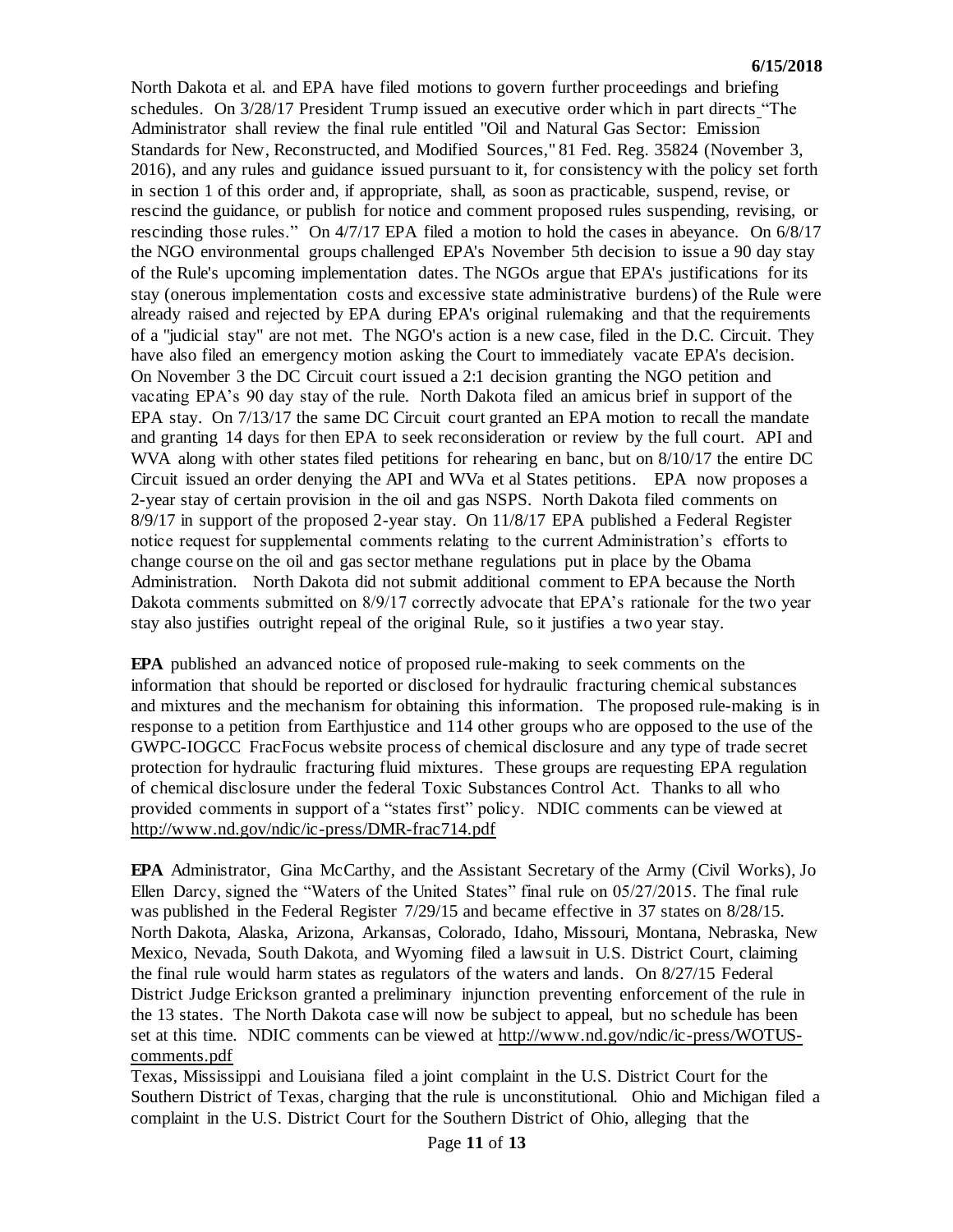expansion of jurisdiction includes dry land. Georgia and eight other states (Alabama, Florida, Kansas, Kentucky, South Carolina, Utah, West Virginia and Wisconsin) filed suit in the U.S. District Court for the Southern District of Georgia, asking the court to vacate the rule and block its enforcement by injunction. On 10/9/15 the United States Court Of Appeals for the Sixth Circuit granted a nationwide stay of the WOTUS rule pending jurisdiction determinations. On 2/28/17 President Trump signed an executive order directing the EPA to take action, paving the way for the elimination of the rule. North Dakota plans to continue active participation in the litigation of this rule until the EPA takes final action eliminating the rule. On 6/27/17 The EPA and USACOE filed an official proposal to withdraw the rule and begin a replacement rulemaking process. The proposed rule was published in the Federal Register on 6/27/17. A group of North Dakota agencies filed comments supporting withdrawal of the rule and beginning the replacement process.

**PHMSA** Advance notice of proposed rulemaking (ANPRM)was announced 1/10/17. SUMMARY: PHMSA is considering revising the Hazardous Materials Regulations (HMR) to establish vapor pressure limits for unrefined petroleum-based products and potentially all Class 3 flammable liquid hazardous materials that would apply during the transportation of the products or materials by any mode. PHMSA is currently assessing the merits of a petition for rulemaking submitted by the Attorney General of the State of New York regarding vapor pressure standards for the transportation of crude oil. The petition requests that PHMSA implement a Reid Vapor Pressure (RVP) limit less than 9.0 pounds per square inch (psi) for crude oil transported by rail. This rule making could substantially interfere with NDIC oil conditioning regulations. You can read about the NDIC regulations at [https://www.dmr.nd.gov/oilgas/2014Permitting\(2\).asp.](https://www.dmr.nd.gov/oilgas/2014Permitting(2).asp) NDIC submitted comments on 3/20/17 and the comment period closed on 5/19/17.

**USFWS** has made a decision to list the Dakota Skipper and Powershiek Skipperling to receive protection under the Endangered Species Act. Additional potential listing of concern are the Rufa Red Knot, Sprague's Pipit, Greater Sage Grouse, Monarch Butterfly, Sturgeon Chub, and Sicklefin Chub.

**USFWS** has published a new final rule to revise Management of Non-Federal Oil and Gas Rights. Key components of the proposed rule include: A permitting process for new operations; A permitting process for well plugging and reclamation for all operations; Information requirements for particular types of operations; Operating standards so that both the Service and the operator can readily identify what standards apply to particular operations; Fees for new access beyond that held as part of the operator's oil and gas right; Financial assurance (bonding); Penalty provisions; Clarification that the process for authorizing access to non-Federal oil and gas properties in Alaska will continue to be controlled by 43 CFR part 36, which implements provisions of the Alaska National Interest Lands Conservation Act; and Codification of some existing agency policies and practices. The proposed rule can be viewed online at<http://www.fws.gov/policy/library/2015/2015-30977.html> comments on the proposed rule were due 4/9/2016. NDIC comments can be found at [http://www.nd.gov/ndic/ic](http://www.nd.gov/ndic/ic-press/DMR-FWS-0086.pdf)[press/DMR-FWS-0086.pdf](http://www.nd.gov/ndic/ic-press/DMR-FWS-0086.pdf) On 6/28/16 USFWS published the handbook for implementing the rule. On 7/11/16 Congressman Cramer successfully included a prohibition on funding for the US Fish and Wildlife Service Management of Non-Federal Oil and Gas rule in the House Interior and Environment Appropriations bill which has a number of other provisions prohibiting this Administration from infringing on State's rights. The NDIC is evaluating the impacts of rule and handbook to determine if legal action is appropriate. On 3/28/17 President Trump issued an executive order which in part directs "The Secretary of the Interior shall review the following final rules, and any rules and guidance issued pursuant to them, for